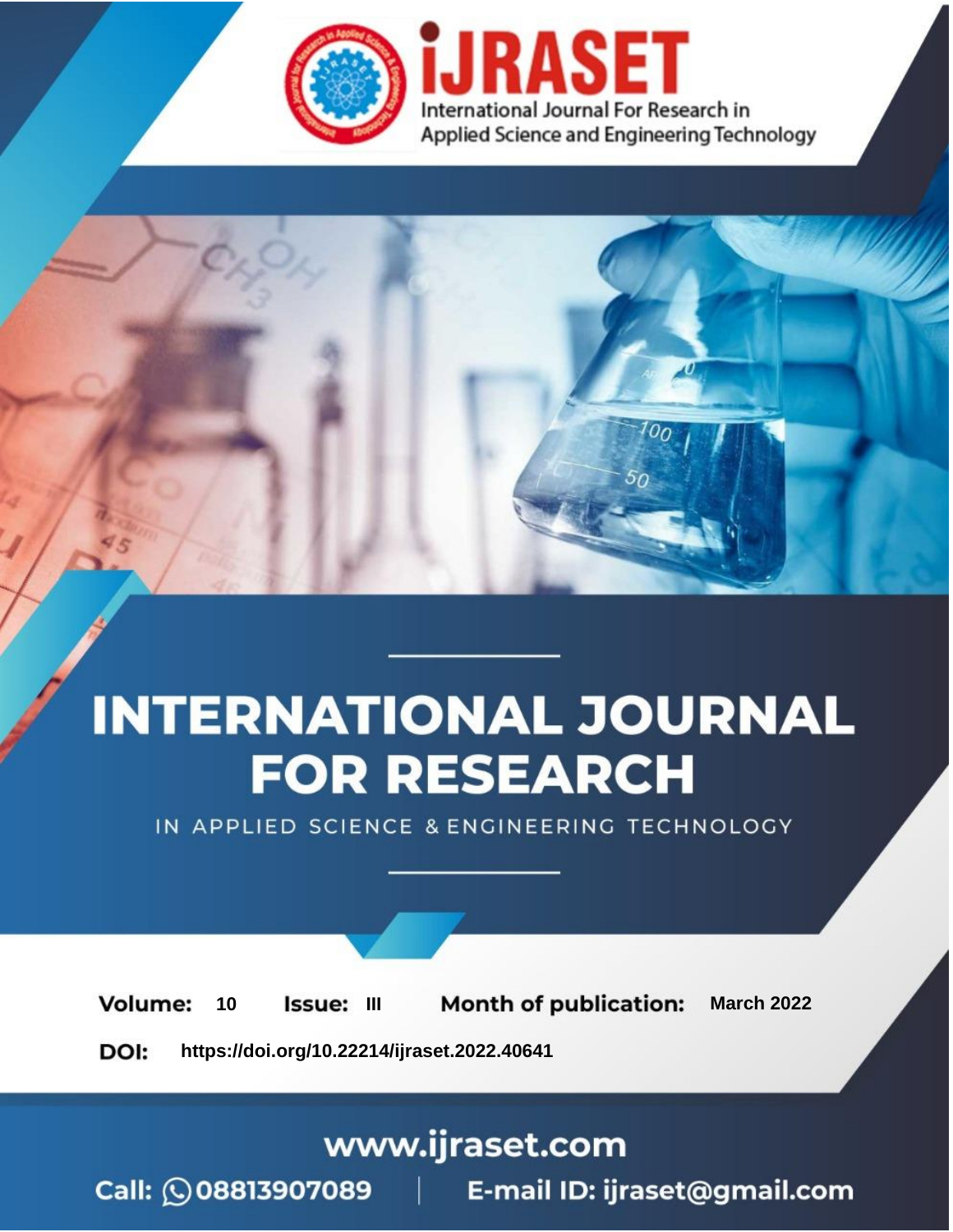

### **A Review Paper on Design and Fabrication of Solar Operated Automatic Grass Cutter**

Dr. R. H Parikh Prof.<sup>1</sup>, Vicky Lonare<sup>2</sup>, Sanket Patil<sup>3</sup>, Radheshyam Diwate<sup>4</sup>, Rhutik Bhiwapurkar<sup>5</sup>, Sanjog Saxena<sup>6</sup> *<sup>1</sup>KDK College of Engineering Nandanvan Nagpur*

*Abstract: A solar grass cutter could be a machine that uses rotating blades to cut a field. Power consumption becomes essential for future. Solar grass cutter could be a terribly helpful device that is incredibly simple in construction. We have made some changes within the existing machine to make its application easier at reduced price. Our main aim in pollution management is earned through this. The paper deals with solar grass cutter employed to chop the various grasses for the various application. Solar grass cutter could be a terribly helpful device that is incredibly simple construction. We have made some changes within the existing machine to make its application easier at reduced price. Our main aim in pollution management is earned through this. Unskilled person will operate simply and maintain the grass. The paper deals with solar grass cutter are employed to chop the various grasses for the various application.*

#### **I. INTRODUCTION**

Moving the grass cutters with a customary motor gives inconvenience, and nobody takes pleasure in it. Cutting grass can't be simply accomplished by old, younger, grass cutter moving with engine produce sound pollution because of the loud engine, and gives pollution because of the combustion within the engine. Also, a motor supercharged engine needs periodic maintenance like dynamical the engine oil. Even if electrical solar grass is environmentally friendly, they can also be associate inconvenience. Together with motor supercharged grass cutter, electrical grass cutters also are venturesome and can't be simply employed by all.

#### **II. WHAT IS SOLAR ENERGY?**

Solar energy is energy that's made by using sun. On a daily basis the sun radiates, or sends out, a colossal quantity of energy. The sun radiates additional energy in one second than peoples have used since the start of time!

#### **III. HOW ELECTRICAL DEVICE WORKS?**

Solar power is controlled solar Photovoltaic (PV) technology that converts daylight (Solar radiation) into electricity by semiconductors. Once the sun hits the semiconductor inside the PV cell, electrons measure freed and bus bars collect the running electrons which ends in current.

When the sun shines onto an electrical device, energy from the daylight is absorbed by the PV cells in the panel. This energy creates electrical charges that move in response to an interior electrical field within the cell, inflicting electricity to flow.

#### **IV. CAD DESIGN**

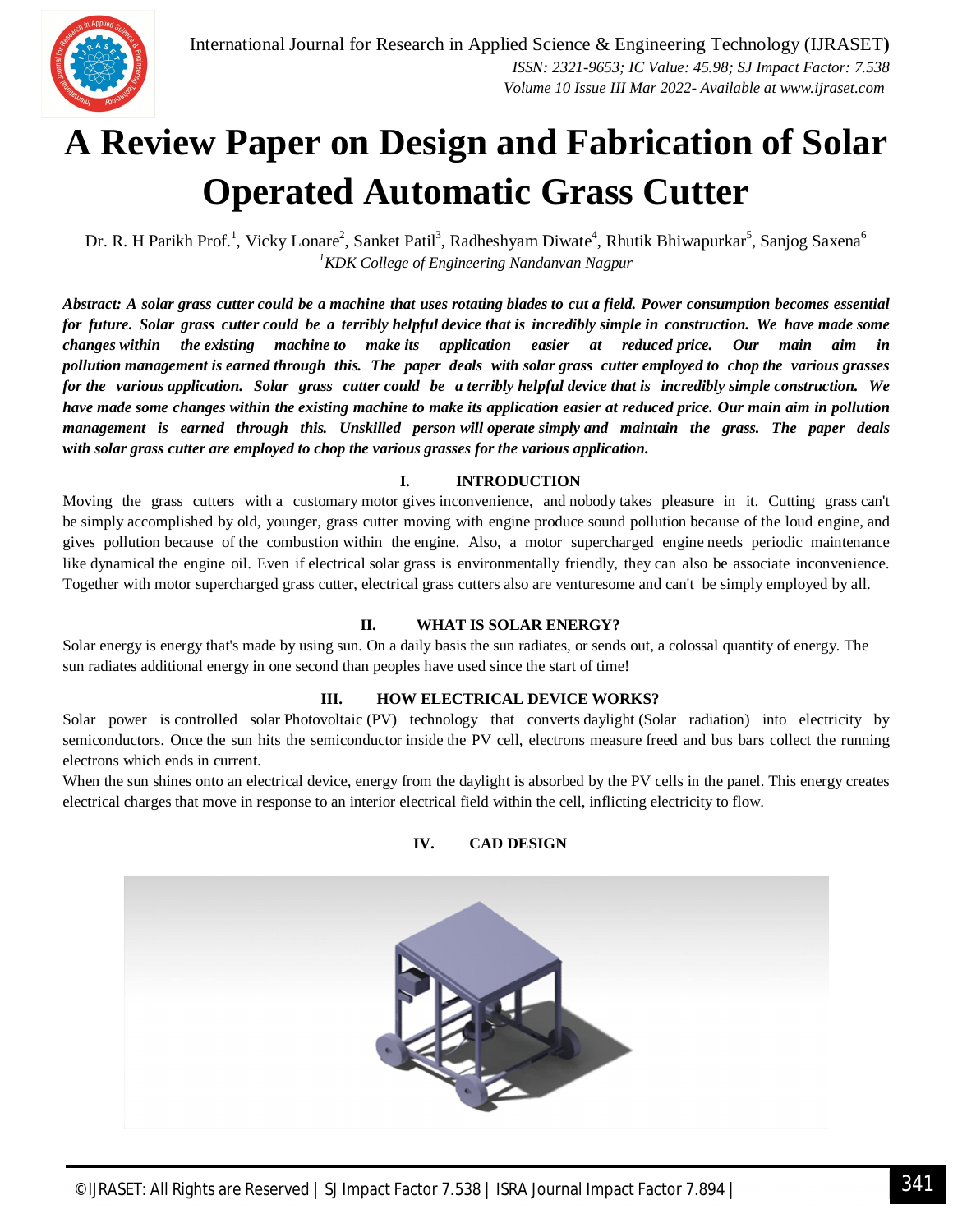

International Journal for Research in Applied Science & Engineering Technology (IJRASET**)**

 *ISSN: 2321-9653; IC Value: 45.98; SJ Impact Factor: 7.538 Volume 10 Issue III Mar 2022- Available at www.ijraset.com*

#### **V. STATEMENT OF PROBLEM**

In the world these days wherever technology is merging with environmental awareness, the majority trying to find ways in which to contribute to the relief of their own carbon foot prints. Pollution is manmade, which may be seen within the day-to-day activities of man. during this a part of the planet, the foremost common forms of grass cutter measure supercharged by petrol engines that square venturesome to the atmosphere thereby resulting in warming and depletion of the ozonosphere.

Gasoline produce noise because of the engine noise, and pollution because of the combustion within the engine. Thus, petrol supercharged grass cutter contributes to air and sound pollution. Hence, alternatives to the utilization of non-renewable energy and polluting fossil fuels has to be taken into thought.

#### **VI. JUSTIFICATION**

The solar operated grass cutter is ready to eliminate noise and environmental pollution to the barest minimum. Star operated grass cutter is advantageous over petrol supercharged grass cutter and field mowers as a result of its eliminates environmental pollution that is liable for the emission of gases that results to warming on the planet surface.

Also, with the speed at that fossil fuel product increasing day by day, the utilization of alternative energy are often seen as an affordable observe to the utilization of renewable energy sources to control grass cutter by eliminating the utilization petrol fuels that petrol engines only depends on.

#### **VII. MATERIAL USED**

Mild steel could be a part of carbon steel that contains a low level of carbon. Otherwise referred to as low steel, mild steel contains roughly between 0.05% and 0.25% of carbon by weight. this is often against high steel, which may be composed of up to 2.5% carbon by weight.

#### **VIII. PHYSICAL PROPERTIES OF MILD STEEL**

- *1) Ductile:* The low quantity of carbon to produce soft-cast steel and also the absence of any alloying parts ends up in an awfully ductile product.
- *2) Machinable and Weldable:* The ductile nature of mild steel conjointly means it's significantly appropriate for varied steel fabrication processes, as well as attachment
- *3) Affordable:* Soft-cast steel needs only a few resources and ingredients, therefore it's a very efficient sort of steel, that several steel fabrication customers use to finish their industrial comes.

#### **IX. OBJECTIVES**

- *A.* The main project objective is to reduce overall weight thereby we are able to move this simply.
- *B.* AC motor produce additional vibrations and have more noise thus to get rid of vibrations and noise we tend to use DC motor that have a less weight and build a less noise.
- *C.* AC motor would like additional power to produce power for operating of machine, we tend to take away this disadvantage by battery and electrical device. electrical device is secondary supply to charge battery
- *D.* Use renewable supply of energy over petrol fluid that turn out pollution and sound pollution.
- *E.* Run mechanically and automatically.

#### **REFERENCES**

- [1] Ashish Kumar Chaudhari, Yuvraj Saho, Pramod Kumar Sahu, Subhash Chandra Verma, sensible solar Grass Cutter mechanism for Grass Trimming, International Journal of Advance analysis and Innovative concepts in Education, Vol. 2, 2016, 1246- 1251.
- [2] Vicky jain, Sagar Patil, Prashant Bagane, Prof. Mrs. S. S. Patil, solar primarily based Wireless Grass Cutter, International Journal of Science Technology and Engineering, Vol. 2, 2016, 576-580.
- [3] Ashish Kumar Chaudhari, Yuvraj Sahu, Prabhat Kumar Dwivedi, Harsh Jain, Experimental Study of solar energy Grass Cutter mechanism, International Journal of Advance analysis and Innovative concepts in Education, Vol. 2, 2016, 68-73.
- [4] Pankaj Malviya, Nukul Patil, Raja Prajapat, Vaibhav Mandloi, Dr. Pradeep Kumar, Fabrication of star Grass Cutter, International Journal.